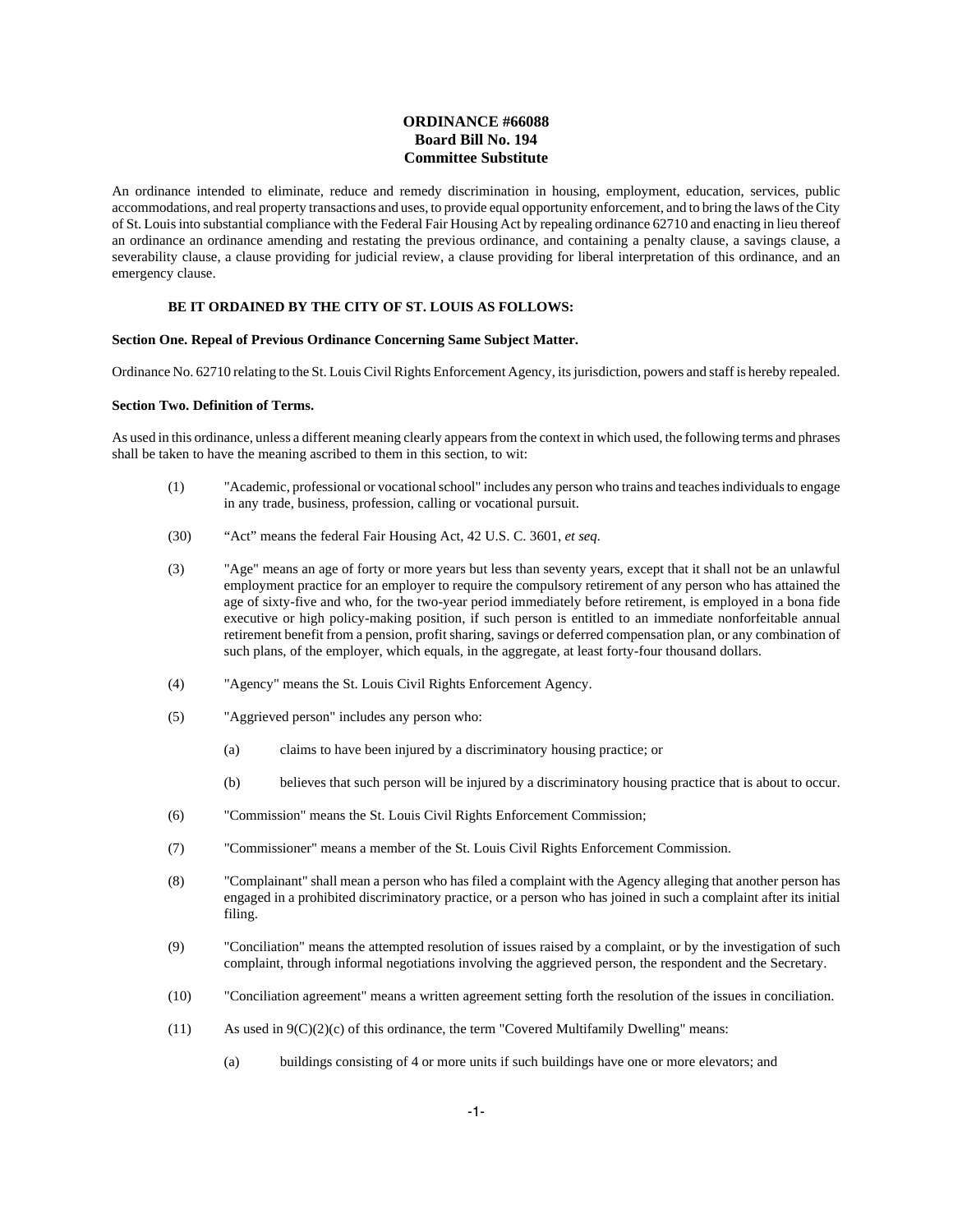- (b) ground floor units in other buildings consisting of 4 or more units.
- (12) "Director" means the Executive Director of the St. Louis Civil Rights Enforcement Agency.
- (13) "Disability" or "Handicap" means, with respect to a person:
	- (a) a physical or mental impairment which substantially limits one or more of such person's major life activities;
	- (b) a record of having such impairment; or
	- (c) being regarded as having such an impairment, but such term does not include current, illegal use of or addiction to a controlled substance (as defined by Section 195.010 R.S.Mo.), however, a person may be considered to be disabled if that person:
		- (i) Has successfully completed a supervised drug rehabilitation program and is no longer engaging in the illegal use of, and is not currently addicted to, a controlled substance or has otherwise been rehabilitated successfully and is no longer engaging in such use and is not currently addicted;
		- (ii) Is participating in a supervised rehabilitation program and is no longer engaging in illegal use of controlled substances; or
		- (iii) Is erroneously regarded as currently illegally using, or being addicted to, a controlled substance.
- (14) "Discriminatory housing practice" means an act that is unlawful under section 3604, 3605, 3606, or 3617 of the Fair Housing Act, or of the provisions of this ordinance.
- (15) "Dwelling" means any building, structure, or portion thereof which is occupied as, or designed or intended for occupancy as, a residence by one or more families, and any vacant land which is offered for sale or lease for the construction or location thereon of any such building, structure, or portion thereof.
- (16) "Employer" included any person who employs six or more persons exclusive of that person's parents, spouse or children.
- (17) "Employment agency" includes any person undertaking for compensation to procure opportunities to work or to procure, recruit, refer or place employees.
- (18) "Familial status" means one or more individuals (who have not attained the age of 18 years) being domiciled with--
	- (a) a parent or another person having legal custody or such individual or individuals; or
	- (b) the designee of such parent or other person having such custody, with the written permission of such parent or other person;

The protection afforded by this ordinance against discrimination on the basis of familial status shall apply to any person who is pregnant or is in the process of securing legal custody of any individual who has not attained the age of 18 years.

- (19) "Family" includes a single individual.
- (20) "Financial Institution" means bank, banking organization, mortgage company, insurance company, investment company or other lender to whom application is made for financial assistance for the purchase, lease, acquisition, construction, rehabilitation, repair, maintenance, or improvement of real property, or an individual employed by or acting on behalf of or as agent of any of these.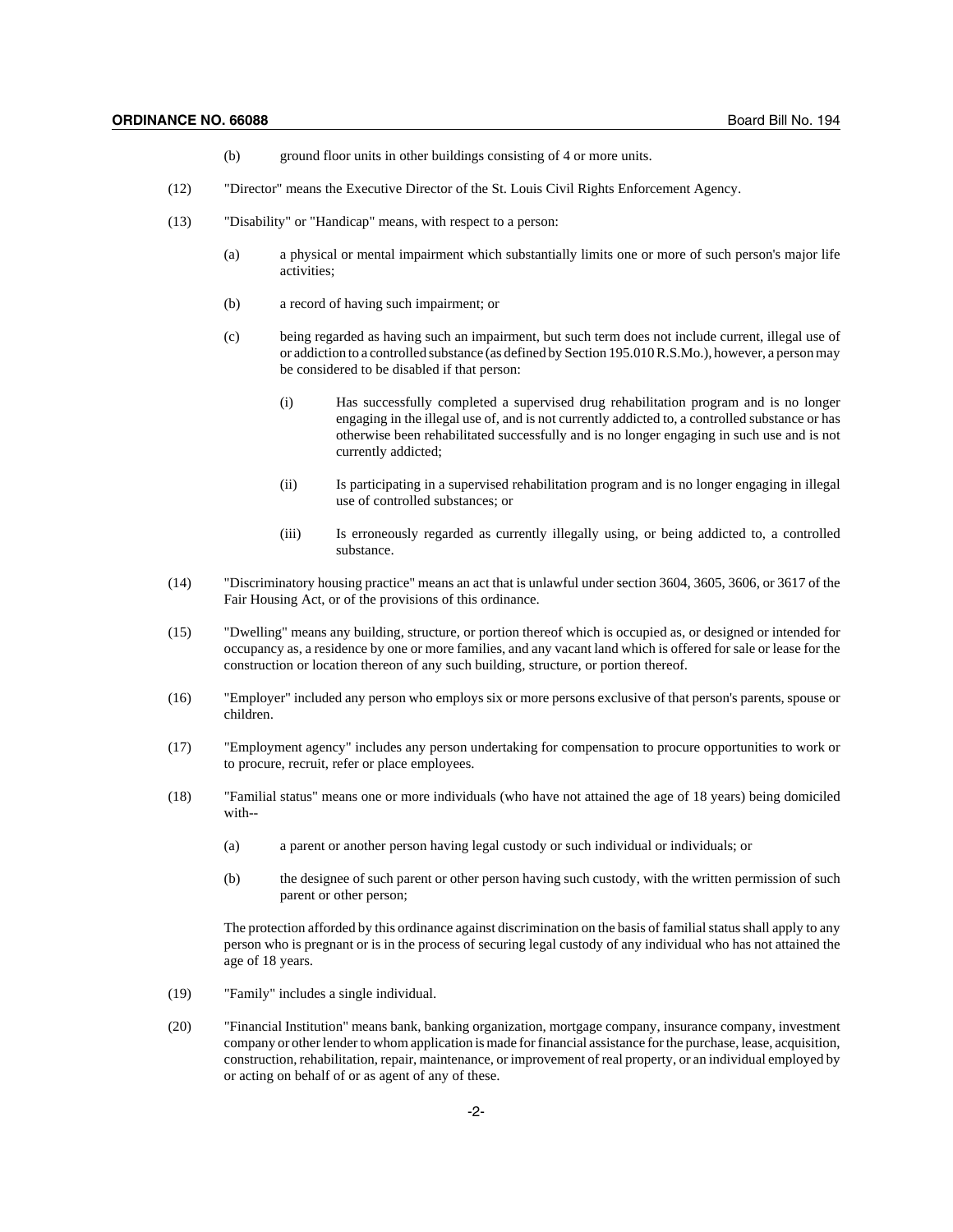| (21) | As used in $\mathcal{P}(C)(3)(c)$ of this ordinance, the term "Housing for Older Persons" means housing: |  |  |
|------|----------------------------------------------------------------------------------------------------------|--|--|
|      |                                                                                                          |  |  |

- (a) provided under any state or federal program that the Secretary of the United States Department of Housing and Urban Development has determined is specifically designed and operated to assist elderly persons;
- (b) intended for, and solely occupied by, persons 62 years of age or older; or
- (c) intended and operated for occupancy by at least one person 55 years of age or older per unit:
	- (i) in which at least eighty percent of the units are occupied by at least one person 55 years of age or older; and
	- (ii) for which management has published and adheres to policies and procedures which demonstrate an intent by the owner or manager to provide housing for persons 55 years of age or older.
- (d) that complies with rules issued by the Secretary for verification of occupancy, which shall:
	- (i) provide for verification by reliable surveys and affidavits; and
	- (ii) include examples of the types of policies and procedures relevant to a determination of compliance with the requirement of clause (ii) above. Such surveys and affidavits shall be admissible in administrative and judicial proceedings for the purposes of such verification.
- (e) housing shall not fail to meet the requirements for housing for older persons by reason of:
	- (i) persons residing therein as of September 13, 1988 who do not meet the age requirements set out in subparagraphs (b) or (c) of this definition, provided that new occupants of such housing do meet said age requirements; or
	- (ii) unoccupied units, provided that such units are reserved for persons who meet the relevant age requirement of subparagraphs (b) or (c) of this definition.
- (22) "Individual" means one or more individuals.
- (23) "Labor organization" includes any organization which exists for the purpose, in whole or in part, of collective bargaining or of dealing with employers concerning grievances, terms or conditions of employment, or for other mutual aid or protection in relation to employment.
- (24) "Person" includes one or more individuals, partnerships, associations, unincorporated organizations, corporations, mutual companies, joint stock companies, legal representatives, trusts, trustees, labor organizations, fiduciaries, trustees in bankruptcy, and/or receivers.
- (25) "Places of Public Accommodation" means all places or businesses offering or holding out to the general public services or facilities for the comfort, health and safety of such general public, including, but not limited to, public places providing food, shelter, recreation and amusement.
- (26) "Prevailing party" has the same meaning as such term has in section 1988 of the Fair Housing Act.
- (27) "Real Estate Broker" or "Real Estate Salesman" means any person, whether licensed or not, who, on behalf of others, for a fee, commission, salary or other valuable consideration, or who with the intention or the expectation of receiving or collecting the same, lists, sells, purchases, exchanges, rents or leases real estate, or the improvement thereon, including options, or who negotiates or attempts to negotiate on behalf of others such an activity; or who advertises or holds himself out as engaged in such activities; or who negotiates or attempts to negotiate on behalf of others, a loan secured by mortgage or other encumbrance upon a transfer of real estate, or who is engaged in the business of charging an advance fee or contracting for collection of a fee in connection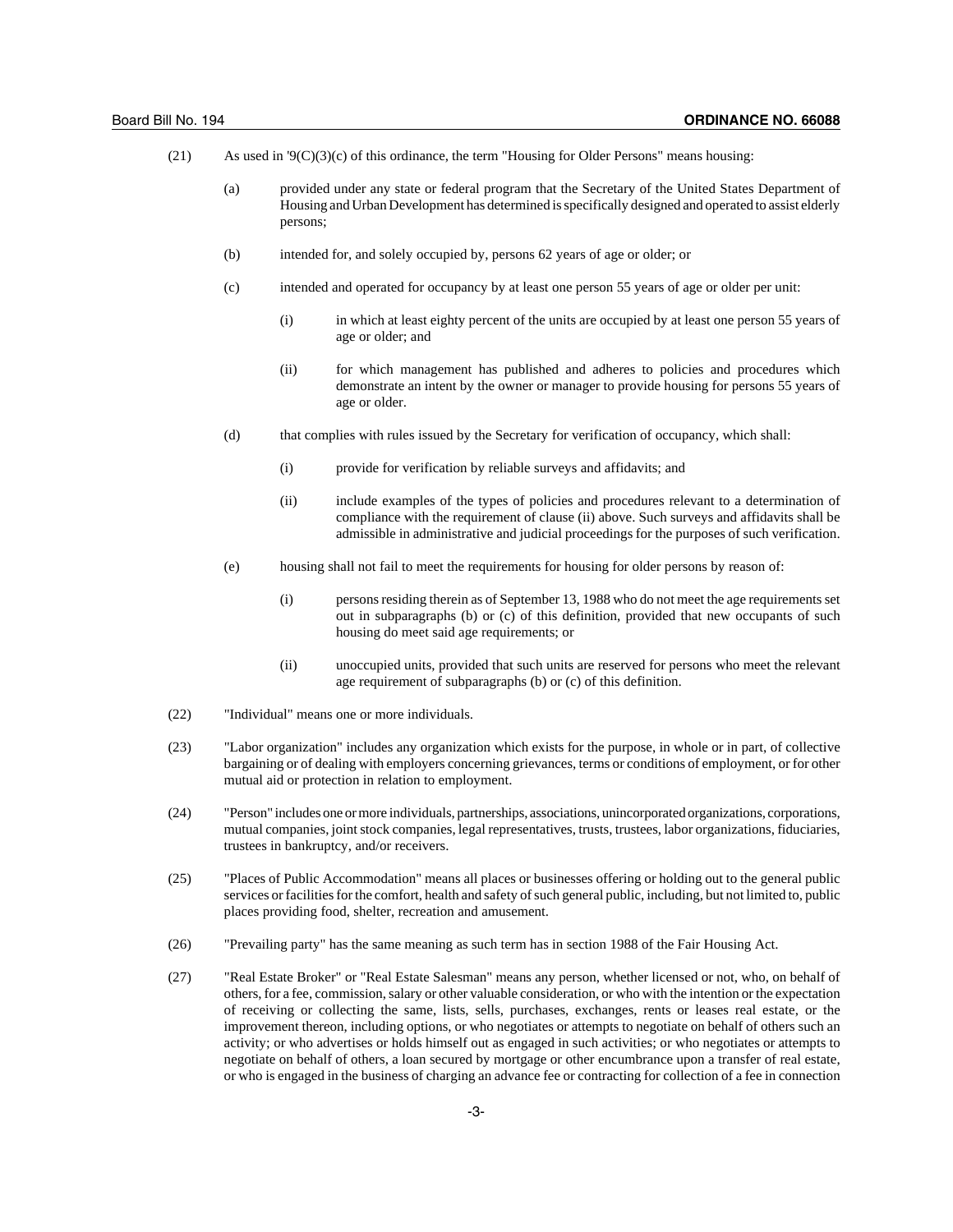with a contract whereby he undertakes to promote the sale, purchase, exchange, rental or lease of real estate through its listing in a publication issued primarily for such purpose; or an individual employed by or acting on behalf of any of these.

For the purpose of this Section, a person shall be deemed to have engaged in the activities set out above if:

- (i) the person has, within the preceding twelve (12) months, participated as a principal in three (3) or more transactions involving such activities; or
- (ii) the person has, within the preceding twelve (12) months, participated as agent, other than in connection with the person's own personal residence, in two (2) or more transactions involving such activities; or
- (iii) the person is the owner of any Dwelling designed or intended for occupancy by, or occupied by, five (5) or more families.
- (28) "Realty" includes real estate, lands, buildings, structures, housing accommodations, dwellings, tenements, leaseholds, cooperatives, condominiums, and hereditaments, corporeal or incorporeal, or any interest in the above.
- (29) "Respondent" shall mean a person or other entity who is alleged to have engaged in a prohibited discriminatory practice in a complaint filed with the Agency, or a person or other entity who has been substituted for the originally named respondent, or a person or other entity who has been added as a party respondent, subsequent to the initial filing of the complaint, pursuant to investigation conducted by the Agency; provided, however, that substituted or added persons or entities shall be notified as required in Section 810(a) of the Fair Housing Act.
- (30) "Secretary" means the Secretary of Housing and Urban Development.
- (31) "State" means any of the several States, the District of Columbia, the Commonwealth of Puerto Rico, or any of the territories and possessions of the United States.
- (32) "To rent" includes to lease, to sublease, to let and otherwise to grant for a consideration the right to occupy premises not owned by the occupant.

### **Section Three. Creation and Establishment of the Civil Rights Enforcement Commission and Civil Rights Enforcement Agency.**

- (1) There is hereby established a St. Louis Civil Rights Enforcement Agency to be composed of a staff headed by an Executive Director and an advisory and quasi-judicial body known as the St. Louis Civil Rights Enforcement Commission.
- (2) The Executive Director shall be the chief executive officer of the Agency and shall be an ex-officio member of the Commission. The Executive Director shall be appointed by the Mayor and shall serve at his pleasure.
- (3) It is the intent of this ordinance to grant to the St. Louis Civil Rights Enforcement Commission and St. Louis Civil Rights Enforcement Agency all of the authority to enforce the provisions of Chapter 213, R.S.Mo., which may be exercised by the Commission and Agency pursuant to  $"213.020.3$  and  $213.135$ , R.S.Mo.

#### **Section Four. Composition of the Commission.**

The Commission shall consist of seven (7) members, one of whom shall be the Chairman of the Legislation Committee of the Board of Aldermen. The other six (6) members shall be appointed by the Mayor, with the advice and consent of the Board of Aldermen. The term of office of each member shall be for three (3) years, except that two (2) of the members first appointed shall serve for a term of one (1) year and two (2) of the members initially appointed shall serve for terms of two (2) years; thereafter, all members shall be appointed for terms of three (3) years. All members shall serve without compensation.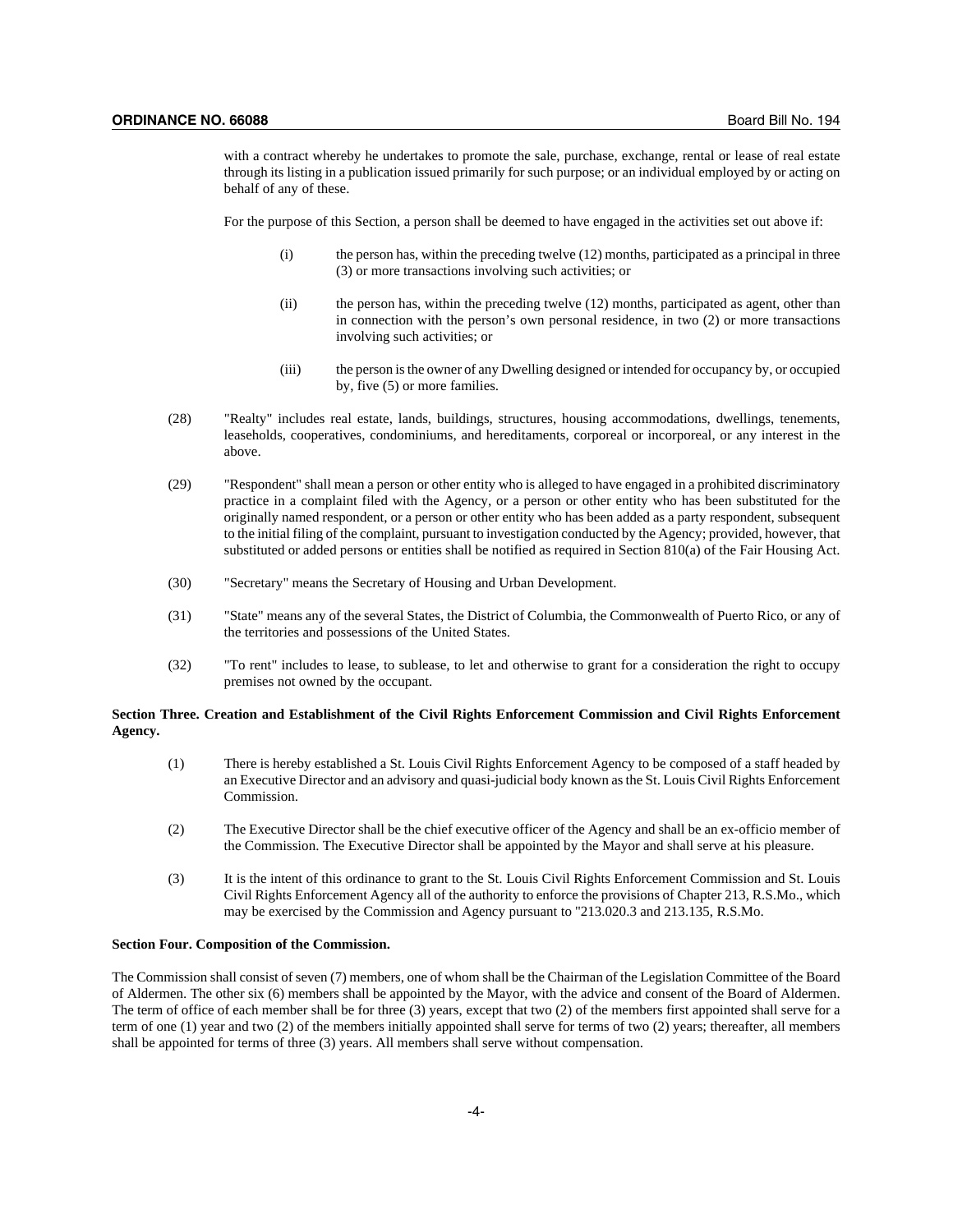#### **Section Five. Function and Duties of the Commission.**

- (1) The Commission shall act in an advisory capacity to the Mayor, the Board of Aldermen and the Director for the purposes of furthering amicable relations among the various segments of the population, which together comprise the citizenry of the City of St. Louis; to help preserve and further the good name of St. Louis for tolerance and fair play and promote better relations among its people; to help make it possible for each citizen, regardless of race, color, religion, sex, age, disability, marital status, familial status, sexual orientation, national origin or ancestry, or legal source of income to develop talents and abilities without limitation; and to aid in permitting the community to benefit from the fullest realization of its human resources. In order to accomplish the objectives herein set out, the Commission shall advise and confer with the Mayor and other officers of the City on problems affecting human and inter-group relations; make studies, surveys and investigations to provide accurate data for orderly and constructive community development, and to recommend such measures as are deemed necessary to carry out the objectives for which the commission has been created; consult with and obtain cooperation and coordinated effort on the part of all agencies, both private and public, which function in the field of human relations, schools, law enforcement agencies, welfare organizations, youth and similar groups; utilize the resources of individuals and groups toward the improvement of inter-group relations; enlist all potential community forces in an effort to make more secure and to extend democratic rights, opportunities and practices; influence and encourage community support for educational programs; and where appropriate, draft, propose or support legislation designed to: (a) combat those misconceptions, prejudices and untruths which tend to set group against group; (b) reduce tensions created by ignorance and bigotry; and (c) eliminate discriminatory practices arising from prejudice.
- (2) The Commission shall review the record made in a contested case before a hearing officer, consider the recommended findings of fact, conclusions of law and order of said hearing officer and shall thereafter accept or amend the recommended findings of fact, conclusions of law and order. Such action may be taken by a panel of not less than three members of the Commission, and any order made by such panel shall become the final order of the Commission. Neither the retention of hearing officers pursuant to Section Eight hereof nor the appointment of such panel shall be construed as a delegation or contracting out of the Commission's decisionmaking authority to a non-governmental authority in violation of 24 C.F.R. 115.202(f). In any contested case, the final determination shall be made solely by the Commission.

### **Section Six. Organization.**

The Commission shall elect its chairman from among its members and create and fill such other offices as it may determine. The term of the chairman shall be for two years. The chairman may be re-elected to a second two-year term. No chairman shall serve more than two consecutive two-year terms. The commission shall hold at least one regular meeting every 3 months. It shall adopt rules for the transaction of business and shall keep a record of its resolutions, transactions and findings.

#### **Section Seven. Powers and Duties of the Commission.**

The commission is hereby empowered:

- (1) to recommend action to safeguard all individuals within the jurisdiction from discrimination because of race, marital status, familial status, sexual orientation, sex, color, age, religion, disability, national origin or ancestry, or legal source of income;
- (2) upon recommendation of the Director, to accept grants, gifts, or bequests, public or private, to help finance the activities of the Commission or Civil Rights Enforcement Agency and to enter into cooperative arrangements with other jurisdictions or agencies for the production and dissemination of educational materials and/or programs;
- (3) to enact by a majority vote of its members such rules and regulations as it may deem necessary for governance of the Commission and to carry out the functions assigned to it hereunder. Such rules and regulations shall be signed by the Chairman and attested to by the Director. Once so signed and attested, rules and regulations promulgated by the Commission shall be transmitted to the Missouri Commission on Human Rights for review. Upon approval by the Missouri Commission, a copy of said rules and regulations shall be filed with the Register of the City of St. Louis;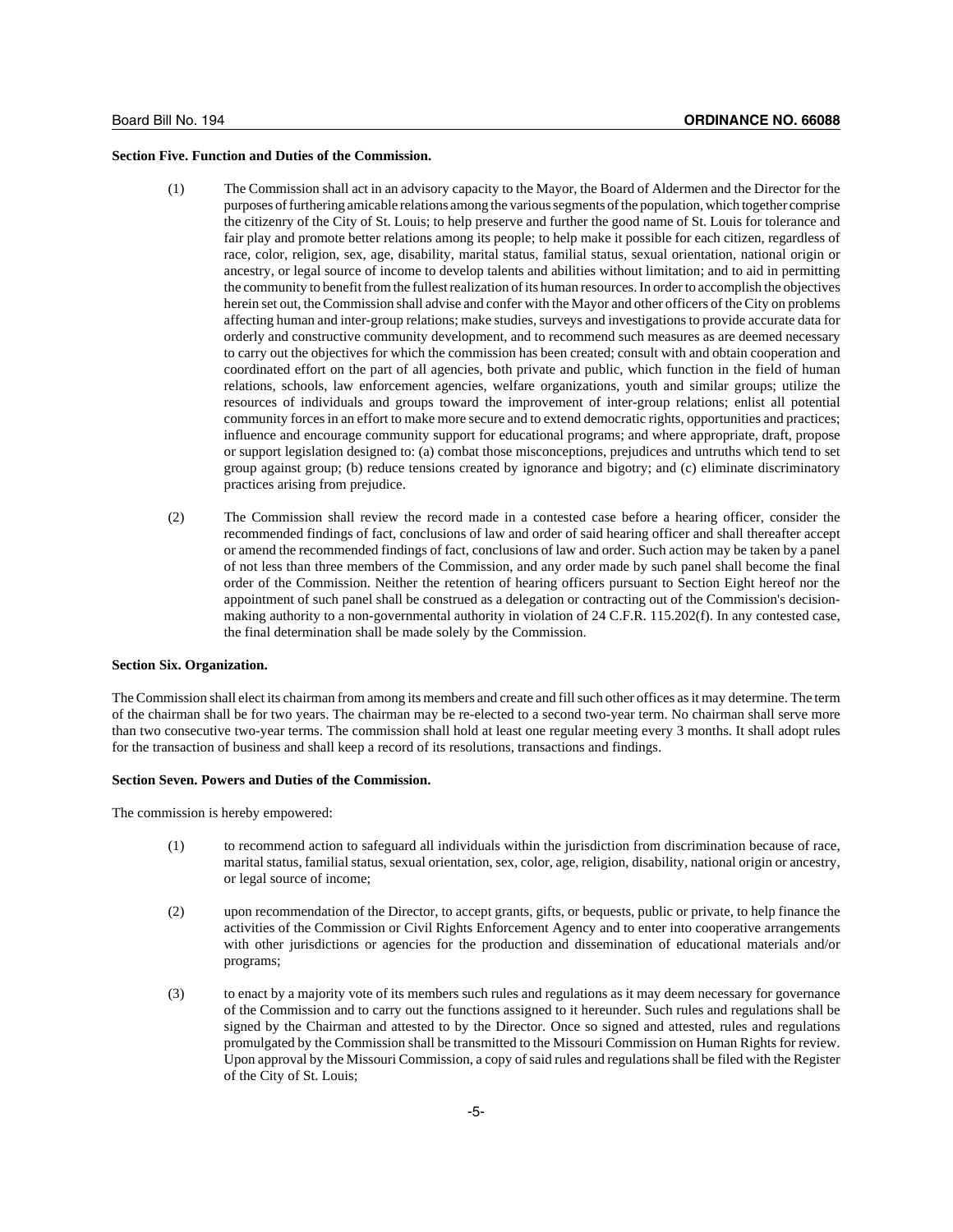- (4) to render to the Mayor and the Board of Aldermen a full written report of all of its activities and of its recommendations on an annual basis;
- (5) to advise and consult with the Civil Service Commission and local offices controlled by state statute to effectuate the policies of this ordinance and applicable federal laws;
- (6) to appoint a panel composed of not less than three members of the Commission, or to act as the Commission as a whole, to review the record made before a hearing officer in a contested hearing, to review that hearing officer's proposed findings of fact, conclusions of law and order, and to accept or amend such proposed findings of fact, conclusions of law and order, which shall become a final order of the Commission; and
- (7) to issue such affirmative orders in contested cases as authorized by state statute.

### **Section Eight. Powers and Duties of the Executive Director.**

The Executive Director is hereby empowered:

- (1) to provide for execution within the City of St. Louis of the policies embodied in this ordinance, the Federal Civil Rights Act of 1964, as amended, the Federal Fair Housing Act of 1968, as amended and Chapter 213 of the Revised Statutes of the State of Missouri;
- (2) to receive, initiate, investigate, make probable cause findings with regard to, and make recommendations concerning, violations of equal employment, fair housing and/or public accommodation provisions of Chapter 213 of the Revised Statutes of the State of Missouri, as authorized therein, and/or of ordinances, orders, or resolutions forbidding discrimination which have been adopted or enacted by the City;
- (3) issue subpoenas to compel the attendance of witnesses and the production of evidence relevant to the matter in question for investigatory and determinative purposes and to enforce such subpoena in Circuit Court;
- (4) to write, edit and produce educational materials and to arrange, sponsor, promote and/or participate in educational programs intended to reduce or eliminate bias or discrimination against persons or groups based upon the race, color, sex, disability, national origin, ancestry, familial status or size, religion or sexual orientation, or legal source of income of such person or group;
- (5) to enter into deferral or other cooperative working agreements with the United States Equal Employment Opportunity Commission, United States Department of Housing and Urban Development, Missouri Commission on Human Rights, and/or any other federal, state or local agency which is empowered to take action, enter into agreements, or make grants for the purpose of reducing or eliminating discrimination.
- (6) to refer a matter under its jurisdiction to the Missouri Commission on Human Rights for initial action or review;
- (7) should a finding of probable cause be made and the Director be unable to successfully conciliate the complaint, to issue administrative charges of violation of this ordinance;
- (8) to recommend to the Commission acceptance of grant agreements, gifts and bequests;
- (9) to hire attorneys to act as hearing officers to hold hearings on charges issued by the Director;
- (10) where a hearing is held before the Commission on a charge issued by the Director, to present evidence and testimony before the Commission relative to such charge;
- (11) to refer potential ordinance violations to the City Counselor for prosecution in municipal court;
- (12) if the Director determines at any time subsequent to filing of a complaint that prompt judicial action is necessary to effectuate the purposes of the equal employment, fair housing or public accommodation provisions of Chapter 213 of the Revised Statutes of the State of Missouri and/or of ordinances, orders or resolutions forbidding discrimination which have been adopted or enacted by the City, the Director may authorize the City Counselor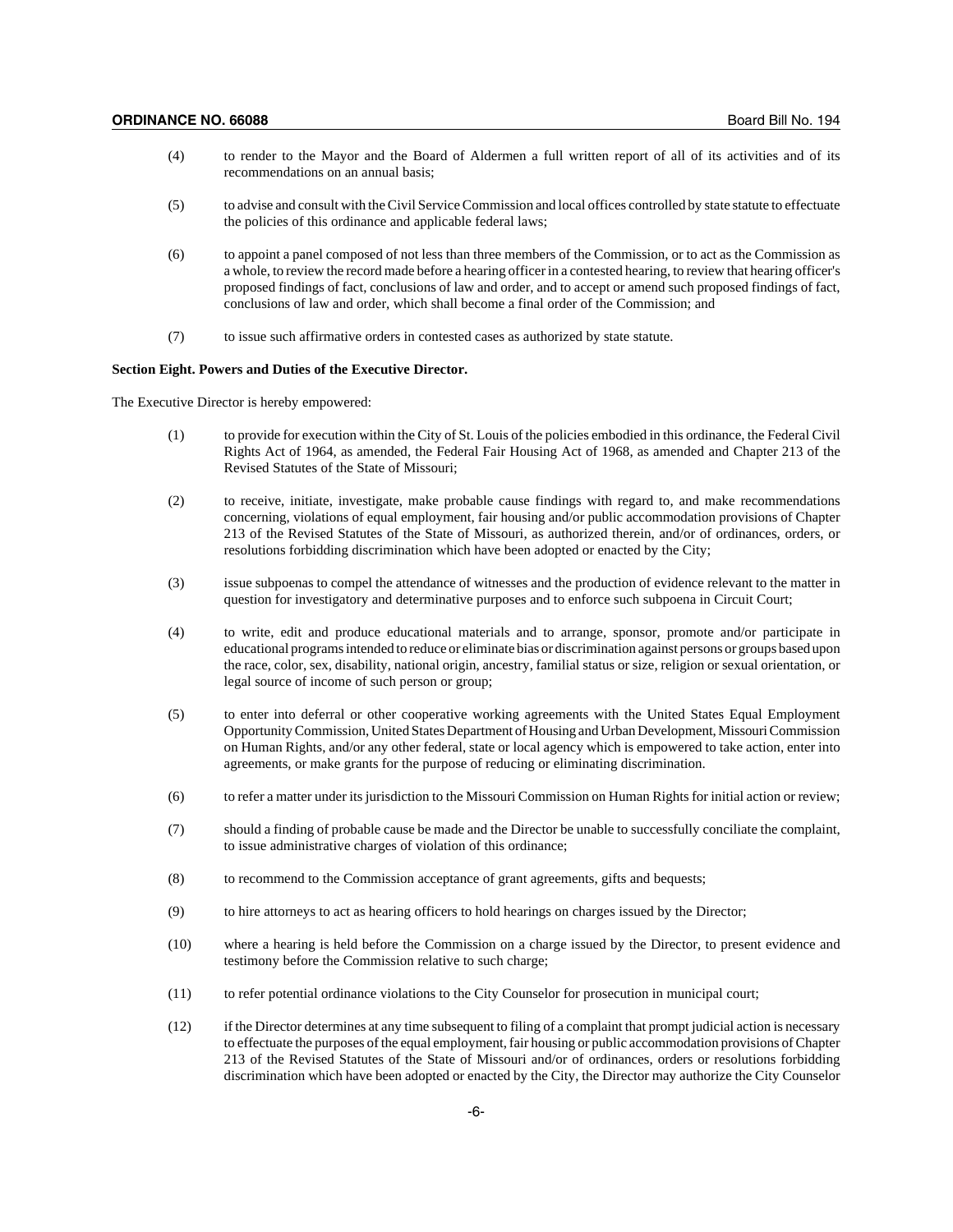to file a civil action seeking issuance of an appropriate temporary restraining order or other injunctive relief. Upon receiving notice of such authorization, the City Counselor shall promptly file and maintain such action in the Missouri Circuit Court. The filing of such an action shall in no way affect or interfere with the initiation of a complaint or continuation of administrative proceedings thereon, pursuant to the provisions of this ordinance;

(13) to delegate any of his powers or duties provided for by this or any other ordinance to one or more staff employees of the Agency, except that (a) all charges referred to the Commission for hearing must be signed by the Director and (b) all subpoenas issued pursuant hereto must also be signed by the Director.

#### **Section Nine. Prohibited Discriminatory Practices.**

- (A) Discriminatory practices, as defined and established by this section, are prohibited. Any person engaging in a prohibited discriminatory practice shall be guilty of an ordinance violation, which shall be punishable in the manner set out in Section 17 of this ordinance.
- (B) **DISCRIMINATION IN EMPLOYMENT.** It shall be a prohibited discriminatory employment practice:
	- (1) For an employer to fail or refuse to hire, to discharge or otherwise to discriminate against any individual with respect to compensation or the terms, conditions or privileges of employment, because of race, color, age, religion, sex, familial status, disability, sexual orientation, national origin or ancestry.
	- (2) For a labor organization to exclude or expel from membership, or otherwise to discriminate against any applicant or member, because of race, color, age, religion, sex, familial status, disability, sexual orientation, national origin or ancestry of any applicant or member;
	- (3) For an employment agency to fail or refuse to refer for employment, or otherwise to discriminate against any individual because of race, color, age, religion, sex, familial status, disability, sexual orientation, national origin or ancestry of said individual;
	- (4) For an employer, labor organization or employment agency to print or circulate or cause to be printed or circulated, any statement, advertisement or publication, or to make any inquiry in connection with prospective employment, which expresses directly or indirectly any preference, limitation, specification or discrimination because of race, color, age, religion, sex, familial status, sexual orientation, disability, national origin or ancestry, unless based upon a bona fide occupational qualification.
	- (5) Notwithstanding paragraphs 1, 2, 3 and 4 of subsection B of this section, the age prohibition shall be limited to individuals who are at least forty (40) years of age, but less than seventy years of age.
	- (6) For an academic, professional or vocational school to exclude or expel from enrollment, or otherwise to discriminate against any applicant or student, because of the race, color, religion, familial status, disability, sexual orientation, national origin or ancestry of said applicant or student.
	- (7) For an academic, professional or vocational school to or circulate or cause to be printed or circulated, a statement, advertisement or publication, or to use any form of application for admission to said school, or to make any inquiry in connection with prospective enrollment in said school, which expresses directly or indirectly any preference, limitation, specification, or discrimination because of race, color, religion, sexual orientation, familial status, disability, national origin or ancestry.
	- (8) It shall not be an unlawful employment practice for a school, college, university or other educational institution which is, in whole or in substantial part, owned, supported, controlled or managed by a particular religion, or by a particular religious corporation, association, or society, if the curriculum of such school, college, university or other educational institution is substantially directed toward the propagation or teaching of a particular religion, for such school, college, university or educational institution to consider the religion of an applicant in making a hiring decision for a teaching or counseling position, a professorship, or a position involving supervision of teachers, counselors or professors.
	- (9) Nothing contained in this ordinance shall be interpreted to require any employer, employment agency, labor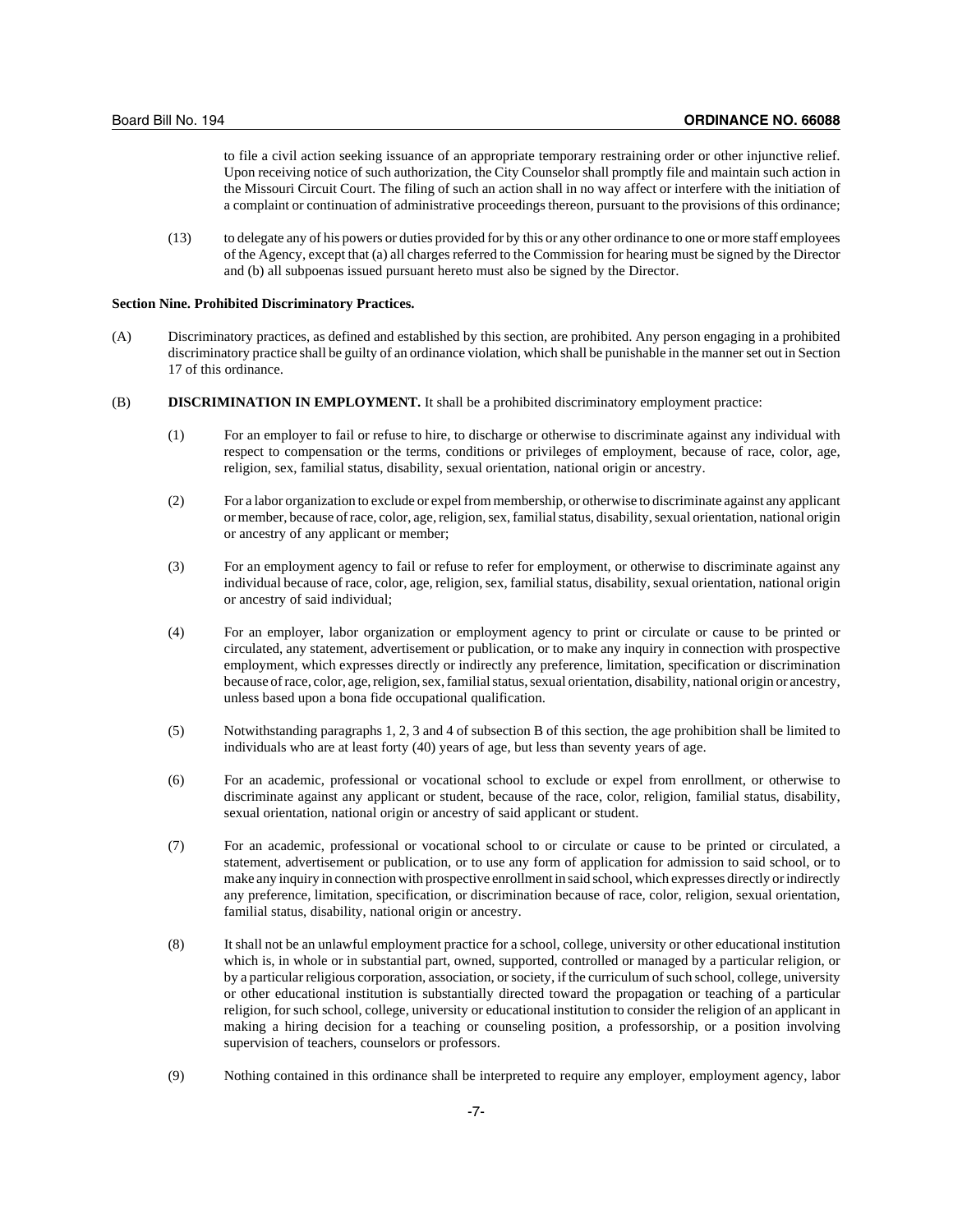organization, or joint labor management committee subject to this ordinance to grant or accord preferential treatment to any individual or group because of the race, color, national origin or ancestry of such individual or group because or on account of an imbalance which may exist with respect to the total number or percentage of persons of any race, color, religion, sex, sexual orientation, familial status, disability, national origin or ancestry employed by any employer, referred or classified for employment by any employment agency or labor organization, admitted to membership or classified by any labor organization, or admitted to, or employed in, any apprenticeship or other training program, in comparison with the total number or percentage of persons of such race, color, religion, sexual orientation, familial status, disability, national origin or ancestry in this community, or in the available work force in this community.

#### **(C) DISCRIMINATION IN PROVISION OF HOUSING OR REALTY.**

- (1) **Prohibited Discriminatory Housing or Realty Practices.** It shall be a prohibited housing or realty practice:
	- (a) For any person, including, without limitation any real estate broker, salesman or agent, or any employee thereof, to discriminate against any individual because of race, color, religion, sex, sexual orientation, familial status, legal source of income, disability, national origin or ancestry, with respect to the use, enjoyment or transfer, or prospective use, enjoyment or transfer, of any interest whatsoever in realty, or with respect to the terms, conditions, privileges or services granted or rendered in connection therewith, or with respect to the making or purchasing of loans for the purchase or maintenance of residential real estate or loans in the secondary market, or the provision of other financial assistance, or with respect to the terms, conditions, privileges or services granted or rendered in connection therewith;
	- (b) For any person, including, without limitation, any banking, money lending, credit securing or other financial institution, or any officer, agent or employee thereof, to discriminate against any individual because of race, marital status, familial status, color, religion, sex, sexual orientation, disability, national origin or ancestry, with respect to the granting or withholding of credit or financial assistance, or the extending or renewing of credit or financial assistance, or modifying of rates, terms, conditions, privileges or other provisions of credit or financial assistance, in connection with the transfer or prospective transfer of any interest whatsoever in realty, or in connection with the construction, repair, improvement or rehabilitation of realty;
	- (c) For any real estate broker, salesman or agent, or any employee thereof, or any other person seeking financial gain thereby, directly or indirectly to induce or solicit, or attempt to induce or solicit, the transfer of any interest whatsoever in realty, by making or distributing, or causing to be made or distributed, any statement or representation concerning the entry or prospective entry into the neighborhood of a person or persons of a particular race, color, religion, sex, sexual orientation, disability, familial status, national origin or ancestry or with a particular source of lawful income;
	- (d) For any person to refuse to sell or rent after the making of a bona fide offer, or to refuse to negotiate the sale or rental of, or otherwise make unavailable or deny a dwelling to any person because of race, color, religion, sex, familial status, legal source of income, disability, sexual orientation, national origin or ancestry;
	- (e) For any person to discriminate against any other person in the terms, conditions, or privileges of sale or rental of a dwelling, or in the provision of services or facilities in connection therewith, because of race, color, religion, sex, familial status, legal source of income sexual orientation, disability, national origin, or ancestry;
	- (f) For any person to make, print, or publish, or cause to be made, printed, or published any notice, statement, or advertisement, with respect to the sale or rental of a dwelling that indicates any preference, limitation, or discrimination based on race, color, religion sex, familial status, lawful source of income, sexual orientation, disability, national origin, or ancestry, or an intention to make any such preference, limitation, or discrimination;
	- (g) For any person to represent to another person because of race, color, religion sex, familial status,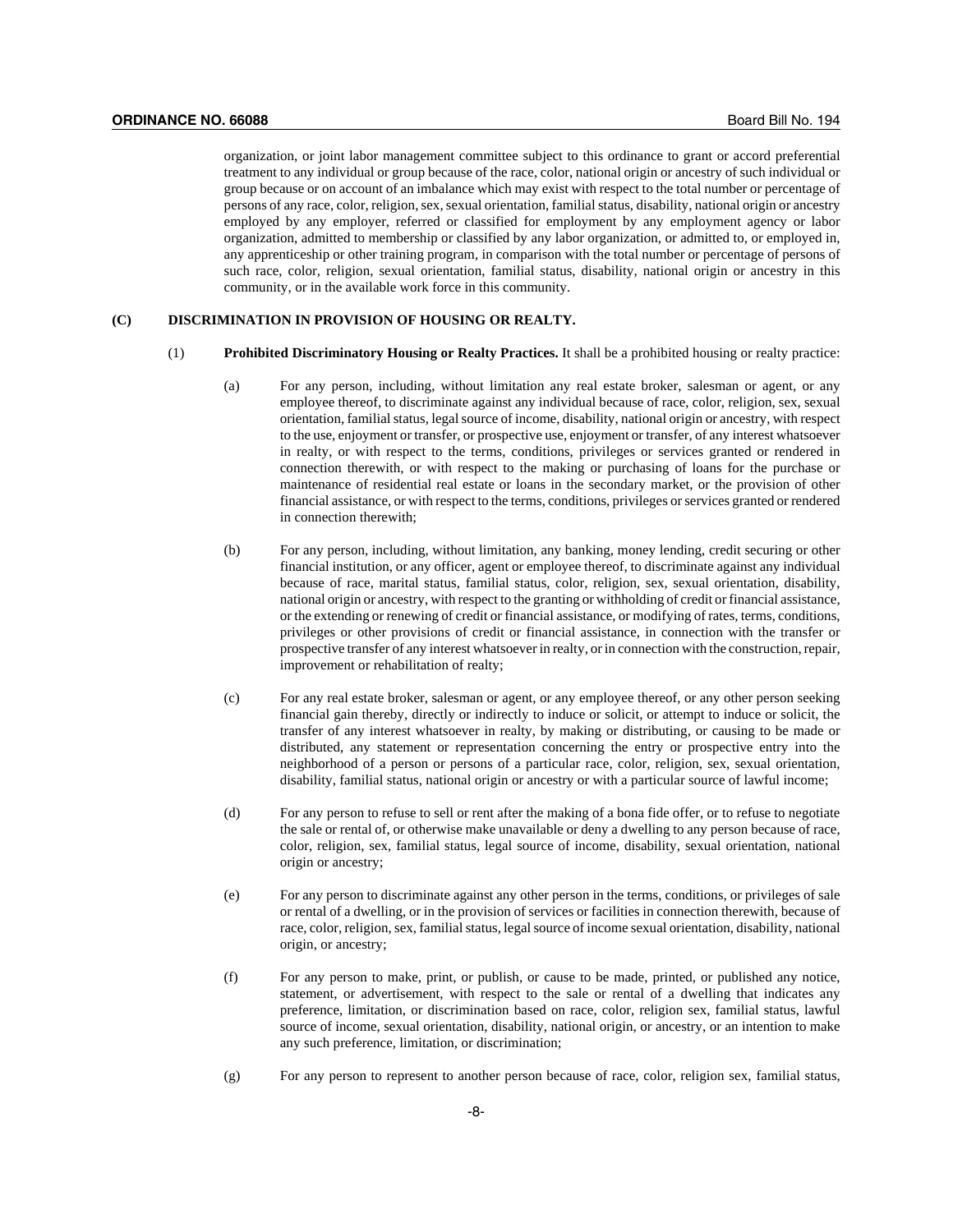lawful source of income, sexual orientation, disability, national origin, or ancestry that any dwelling is not available for inspection, sale, or rental w hen such dwelling is, in fact, so available;

- (h) For any person to deny any other person access to or membership or participation in any multiple-listing service, real estate brokers' organization or other service, organization or facility relating to the business of selling or renting dwellings, or to discriminate against him in the terms or conditions of such access, membership, or participation on account of race, color, religion sex, familial status, sexual orientation, disability, national origin, or ancestry.
- (i) Notwithstanding the foregoing, a person engaged in the business of furnishing appraisals of real property may take into consideration factors other than race, color, religion, national origin, sex, sexual orientation, handicap or familial status.
- (2) **Discrimination Against Persons With Disabilities.** For purposes of this subsection, the term prohibited discriminatory practices includes:
	- (a) a refusal to permit, at the expense of a person with disabilities, or another person on behalf of a person with disabilities, reasonable modifications of existing premises occupied or to be occupied by such person with disabilities, if such modifications may be necessary or desirable to afford the person with disabilities full enjoyment of the premises, except that, in the case of a rental unit, the landlord may, where it is reasonable to do so, condition permission for a modification on the renter agreeing to restore the interior of the premises to the condition that existed before the modification, reasonable wear and tear excepted;
	- (b) a refusal to make reasonable accommodations in rules, policies, practices, or services, when such accommodation may be necessary to afford such person an equal opportunity to use and enjoy a dwelling; and
	- (c) in connection with the design and construction of a covered multifamily dwelling for first occupancy after March 13, 1991, a failure to design and construct such dwelling, in a manner that complies with the Fair Housing Act and its implementing regulations.

Notwithstanding the above, compliance with the appropriate requirements of the American National Standard for buildings and facilities providing accessibility for persons with physical disabilities (commonly cited as "ANSI A117.1") suffices to satisfy certain requirements of the Fair Housing Act and its implementing regulations, and nothing in this section shall require a dwelling to be made available to a person whose occupancy would cause a direct threat to the health or safety of other individuals or would result in substantial physical damage to the property of others.

## (3) **Exemptions.**

- (a) None of the provisions of subsection (C) of section 9, except subparagraph  $(C)(1)(f)$  thereof, shall apply to:
	- (i) any single-family house sold or rented by an owner, provided that: such private individual owner does not own more than three single-family dwellings at any one time; that in the case of the sale of any single-family dwelling by a private owner who was not the most recent resident of such house prior to such sale, the exemption granted herein shall apply only with respect to one such sale within any twenty-four month period, if such bona fide private individual owner does not own any interest in, nor is there owned or reserved any interest on his behalf, under any express or voluntary agreement, title to or rental of, or any right to all or a portion of the proceeds from the sale or rental of, more than three single-family dwellings at one time; the sale or rental of any single family dwelling shall be excepted from the application of this subsection only if such house is sold or rented (A) without the use in any manner of the sales or rental facilities or the sales or rental services of any real estate broker, agent, or salesman, or of such facilities or services of any person in the business of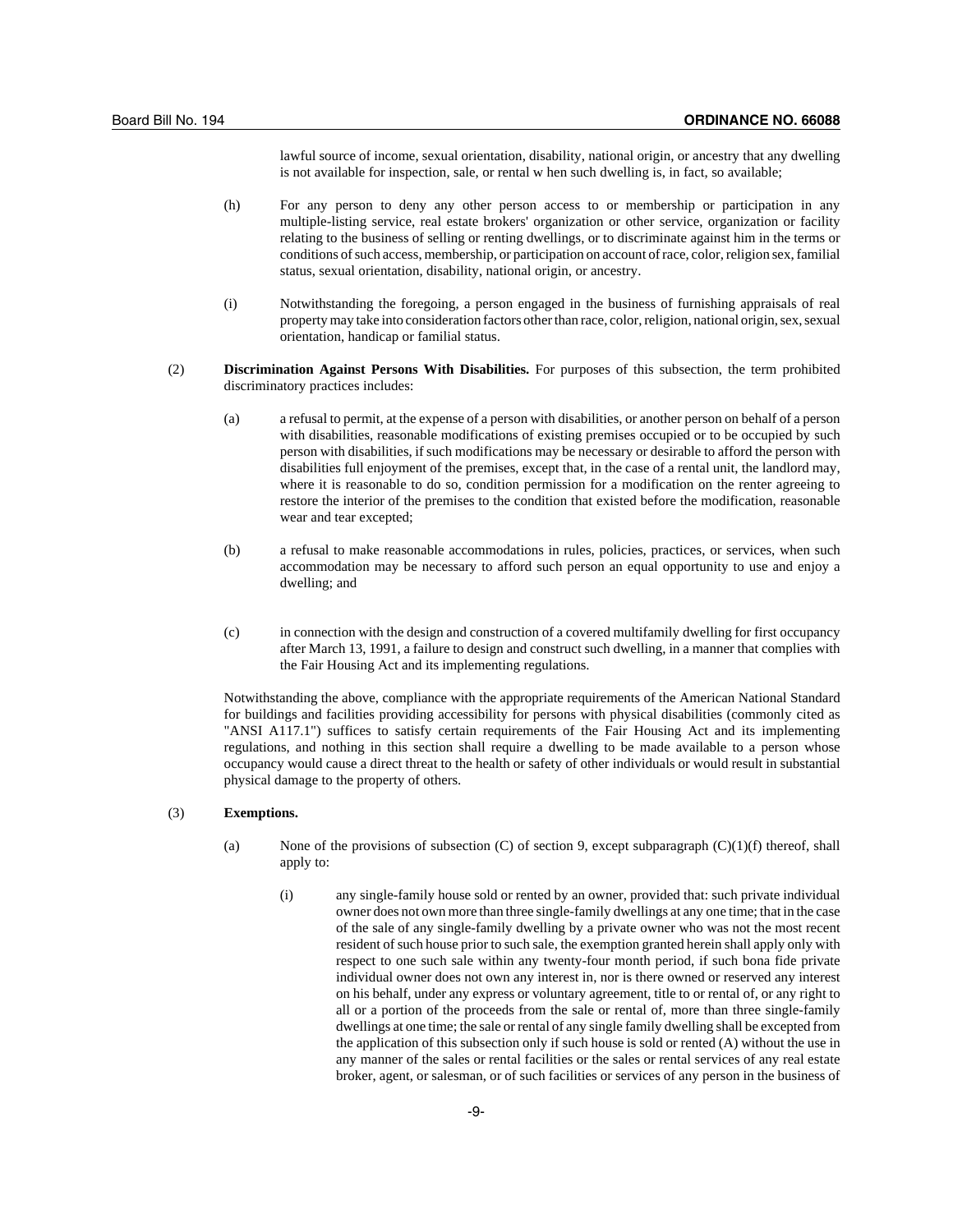selling or renting dwellings, or of any employee or agent of any such broker, agent, salesman, or of such facilities or services of any person in the business of selling or renting dwellings, or of any employee or agent of any such broker, and (B) without the publication, posting or mailing, after notice, of any advertisement or written notice in violation of paragraph  $(1)(f)$  of this subsection; except that nothing herein shall prohibit the use of attorneys, escrow agents, abstractors, title companies, and other such professional assistance as necessary to perfect or transfer title; or

- (ii) rooms or units in dwellings containing living quarters occupied or intended to be occupied by no more than four families living independently of each other, if the owner actually maintains and occupies one of such living quarters as his residence.
- (b) Nothing in subsection (C) of section 9 shall prohibit a religious organization, association, or society, or any nonprofit institution or organization operated, supervised or controlled by or in conjunction with a religious organization, association, or society, from limiting the sale, rental or occupancy of dwellings which it owns or operates for other than a commercial purpose to persons of the same religion, or from giving preference to such person, unless membership in such religion is restricted on account of race, color, national origin or disability. Nor shall anything in this subchapter prohibit a private club not in fact open to the public, which as an incident to its primary purpose or purposes provides lodgings which it owns or operates for other than a commercial purpose, from limiting the rental or occupancy of such lodgings to its members or from giving preference to its members.
- (c) The provisions of subsection (C) of section 9 regarding familial status shall not apply with respect to housing for older persons.

### **(D) DISCRIMINATION IN PUBLIC ACCOMMODATIONS.**

It shall be a prohibited discriminatory public accommodation practice for any person, including without limitation, any owner, lessee, manager, proprietor, custodian, agent or employee of a place of public accommodation, to discriminate against any individual because of race, color, religion, sexual orientation, familial status, legal source of income, disability, national origin or ancestry, with respect to the terms, conditions and privileges of access to or with respect to the uses, services and enjoyment of a place of public accommodation.

#### (**E) DISCRIMINATION IN CITY ACTIVITIES OR PROGRAMS.**

No person shall, on the ground of race, marital status, color, age, religion, sexual orientation, familial status, disability, national origin or ancestry, be excluded form participation in, be denied the benefits of, or be subjected to discrimination under any program or activity receiving funding or other financial assistance or relief directly or indirectly from the City of St. Louis.

## **(F) UNLAWFUL INTIMIDATION OR RETALIATION.**

It shall be a prohibited discriminatory practice for any person, directly or indirectly, to discriminate, coerce, intimidate, threaten, interfere with, or retaliate against any person because he has: opposed any practice made unlawful by this Ordinance; has exercised his rights, or encouraged another to exercise his rights under this Ordinance; or because he has filed a complaint, cooperated with an investigation of an alleged prohibited discriminatory practice, testified at a hearing held by the Commission, or otherwise assisted in any proceeding under this Ordinance.

## **(G) UNLAWFUL INTERFERENCE.**

It shall be unlawful to interfere with any person in the exercise or enjoyment of, or on account of his having exercised or enjoyed, rights granted and protected by this ordinance.

### **(H) EXEMPTIONS.**

(1) Nothing in this Ordinance shall limit the applicability of any reasonable local, State or Federal restrictions regarding the maximum number of occupants permitted to occupy a dwelling, nor shall any provision of this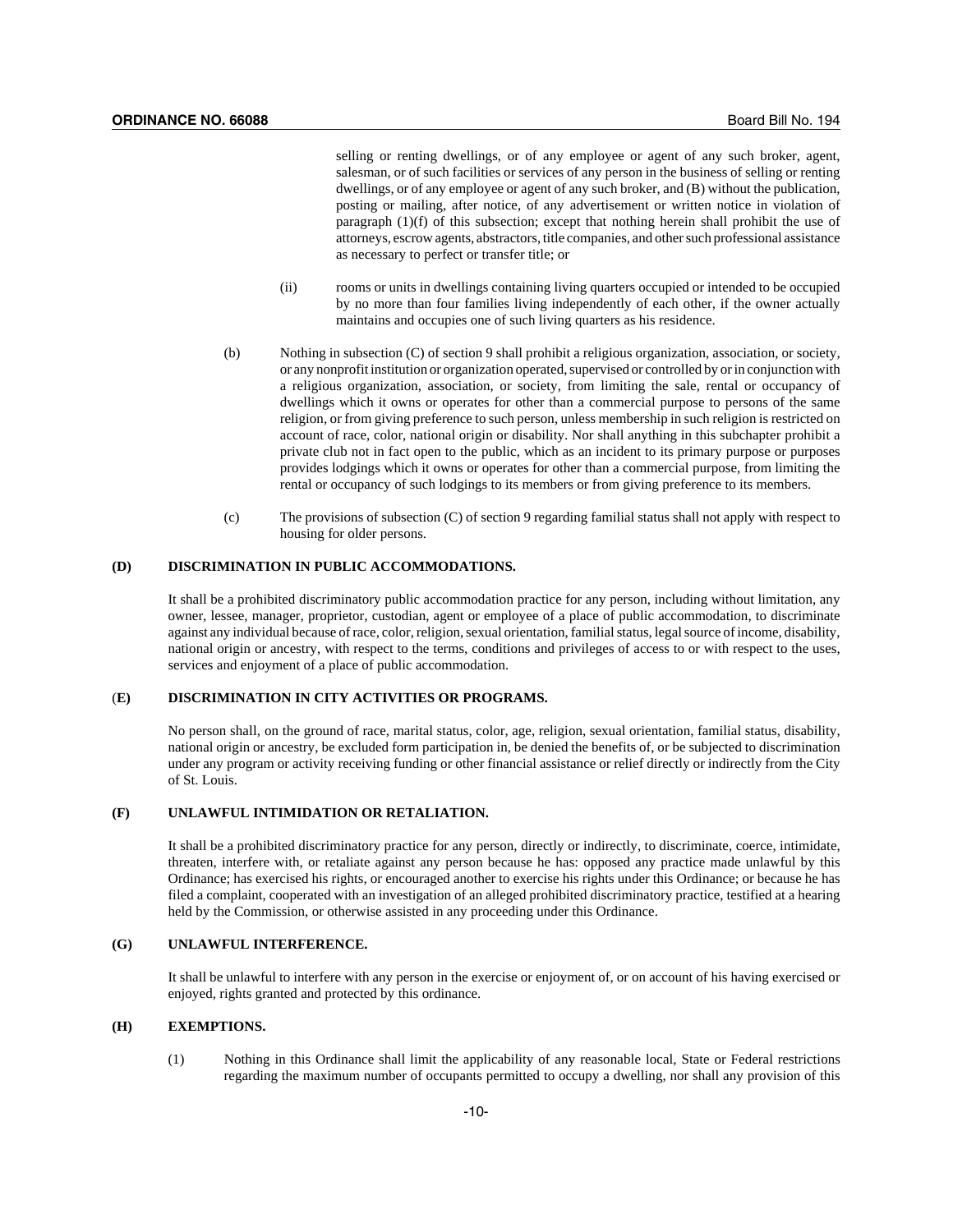Ordinance regarding familial status apply with respect to Housing for Older Persons.

- (2) Nothing in this Ordinance shall prohibit conduct against a Person because such Person has been convicted by any court of competent jurisdiction of the illegal manufacture or distribution of a controlled substance as defined by State and Federal law.
- (3) A Person shall not be held personally liable for monetary damages for a violation of this Ordinance if such Person reasonably relied, in good faith, on the application of the exemption under this section relating to Housing for Older Persons. For the purpose of this subparagraph 3, a Person may only show good faith reliance on the application of this exemption by showing that:
	- (a) such Person has no actual knowledge that the facility or community is not or will not be eligible for such exemption; and
	- (b) the facility or community has stated formally, in writing, that the facility or community complies with the requirements for such exemption.

#### **Section Ten. Agency Action; Preliminary Matters.**

- (A) Complaints and Answers.
	- (1) An aggrieved person may, not later than one hundred eighty (180) days after an alleged prohibited discriminatory practice has occurred or terminated, file a complaint with the Director. Such complaint may be signed by an agent or attorney of complainant. The Director, on his own initiative, may also file a complaint. Complaints shall be in writing and shall contain such information and be in such form as the Director requires. The Director shall have authority to conduct an investigation to determine whether a complaint should be filed. Where a complaint alleges that a respondent has engaged in a prohibited discriminatory practice which would also be a violation of the provisions of Chapter 213 R.S.Mo., the complaint shall be handled and investigated as a complaint alleging violation of state law. If a complaint alleges a prohibited discriminatory practice which would not be a violation of any of the provisions of Chapter 213 R.S.Mo., the Director shall have such complaint investigated and if he determines that there is probable cause to believe a prohibited discriminatory practice has occurred, he shall refer the matter to the City Counselor for prosecution.
	- (2) Any complaint which is filed with the federal Equal Employment Opportunity Commission, the Missouri Commission on Human Rights, or other federal or state agency with which the Commission or Director has entered into a work sharing or deferral agreement shall be deemed filed with the Director on the date that such complaint is received by such federal or state agency. A copy of all complaints of which the Missouri Commission on Human Rights would have jurisdiction shall be forwarded to it within seven days after the complaint is filed with the Director.
	- (3) As soon as practicable upon receipt of a complaint, the Director shall make a determination as to whether the Agency will defer or waive further action thereon pursuant to agreement with Federal or Missouri governmental entities having jurisdiction over a substantially identical complaint filed by the same complainant under similar Federal or Missouri law, in which case the Director shall notify the complainant and the respondent of such deferral or waiver.
	- (4) When a complaint has been filed, the Director shall:
		- (a) serve notice upon the complainant acknowledging filing of the complaint and advising the complainant of the time limits and choice of forums available pursuant to federal and state law and this Ordinance.
		- (b) not later than ten (10) days after such filing, or the identification of an additional person whom the complainant or the Director determines should be added as a respondent, serve on the respondent a notice identifying the alleged prohibited discriminatory practice and advising the respondent of the procedural rights and obligations of respondents under this ordinance, together with a copy of the original complaint.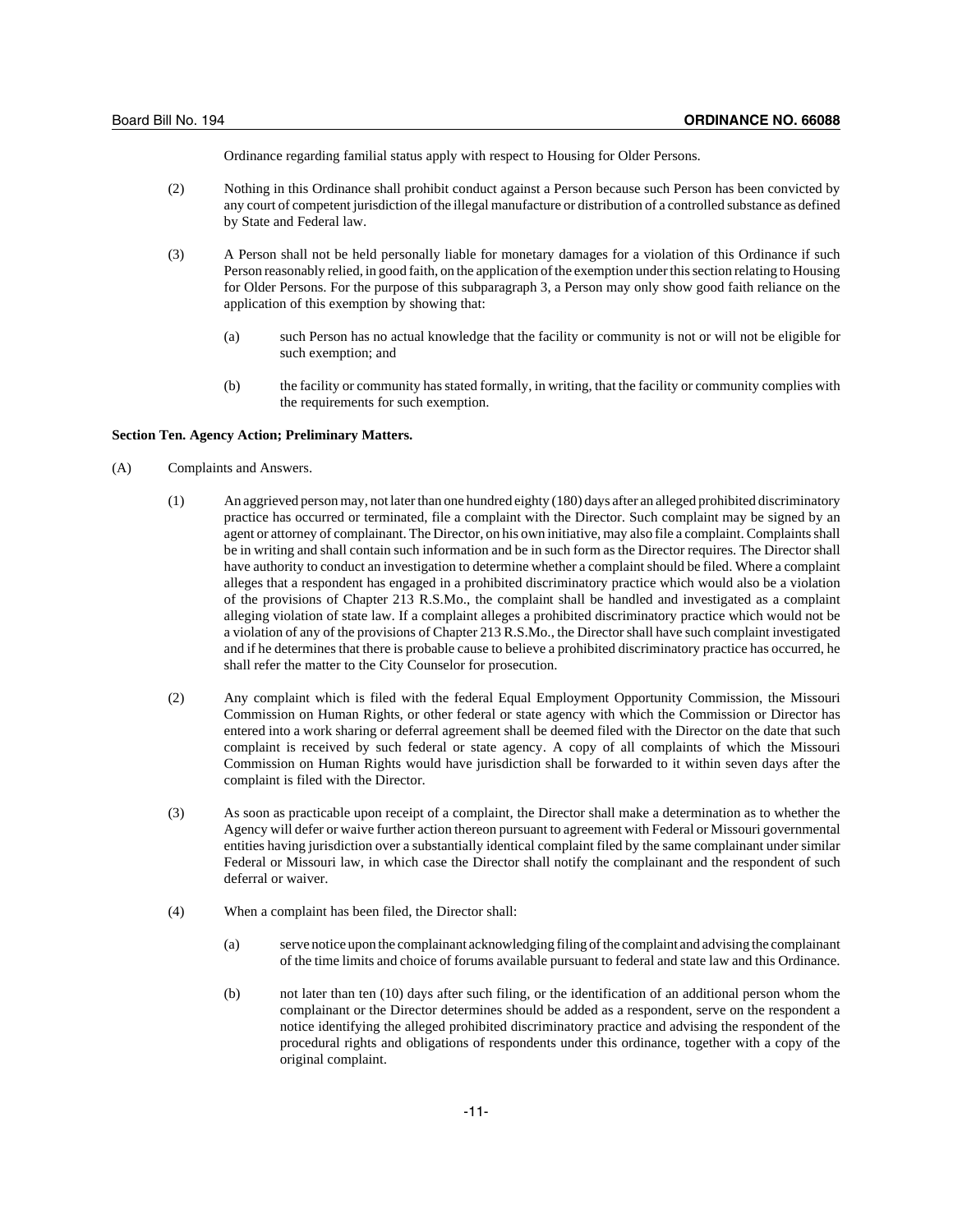#### **ORDINANCE NO. 66088** Board Bill No. 194

- (5) A respondent may file, not later than ten (10) days after receipt of a notice from the Director pursuant to paragraph (2) of this subsection, an answer to the complaint, provided, however, that such answer, for the purpose of meeting the of the ten-day time limitation specified in this subparagraph, may consist of an acknowledgment of receipt of complaint together with a request for an extension of an additional twenty (20) days or less for the filing of a complete answer.
- (6) Complaints and answers shall be under oath or affirmation and may be reasonably and fairly amended at any time.
- (7) A person who is not initially named as a respondent in a complaint, but whom complainant believes should be added as a respondent, or who is identified as a potential violator of the provisions of this ordinance and/or Chapter 213 R.S.Mo. during investigation of the complaint, may be joined as an additional or substitute respondent upon written notice from the Director. Such notice shall specify the reasons such person is being added as respondent.
- (8) Where the Director has deferred or waived action pursuant to the provisions of paragraph (3) of this subsection, he shall take no further action thereon under the provisions of this Ordinance.

#### (B) Conciliation.

- (1) During the period beginning with the filing of a complaint and ending with either a probable cause determination or dismissal, the Agency shall, to the extent feasible, engage in conciliation with respect to such complaint.
- (2) A conciliation agreement arising out of such conciliation shall be an agreement between the respondent and the complainant, and shall be subject to approval by the Director.
- (3) A conciliation agreement may provide for binding arbitration of the dispute from which the complaint arises. Any such arbitration conducted pursuant to a conciliation agreement may award appropriate relief, including monetary relief.
- (4) Every conciliation agreement resolving a complaint filed pursuant to this section alleging violation of subsection (C) of Section Nine of this ordinance shall be made public, unless the complainant and respondent agree otherwise and the Director determines that disclosure of the agreement is not required to further the purposes of this ordinance. Every conciliation agreement resolving a complaint filed pursuant to this section alleging violation of either subsection (B) or (D) of section nine of this ordinance shall only be disclosed or made public if complainant and respondent agree to have such agreement made public.
- (5) Nothing said or done in the course of attempts to conciliate a complaint may be made public or used as evidence in a subsequent proceeding under this ordinance without the written consent of the person(s) concerned.
- (6) Breach of a conciliation agreement resolving a complaint filed hereunder shall constitute a violation of this ordinance. Where the Director has reason to believe that such a breach has occurred he may attempt further conciliation and/or refer the matter to the City Counselor for prosecution in municipal court.
- (7) Where a complaint alleges an action or occurrence which would constitute a violation of the provisions of Chapter 213 R.S.Mo., and the complainant and the respondent have thereafter entered into a conciliation agreement which has subsequently been violated by the respondent, the Director shall recommend to the City Counselor or to the Attorney General of the State of Missouri that an action be filed for enforcement of the conciliation agreement.

### (C) Investigation.

(1) The Agency shall make an investigation of the complaint of prohibited discriminatory practice, commencing proceedings before the end of the 30th day after receipt of the complaint, and completing such investigation within 100 days after receipt of the complaint. However, if it is impractical for the investigation to be completed within 100 days of the filing of the complaint, the Director may determine that the investigation may continue beyond such time limit. In such case he shall notify both the complainant and the respondent in writing of the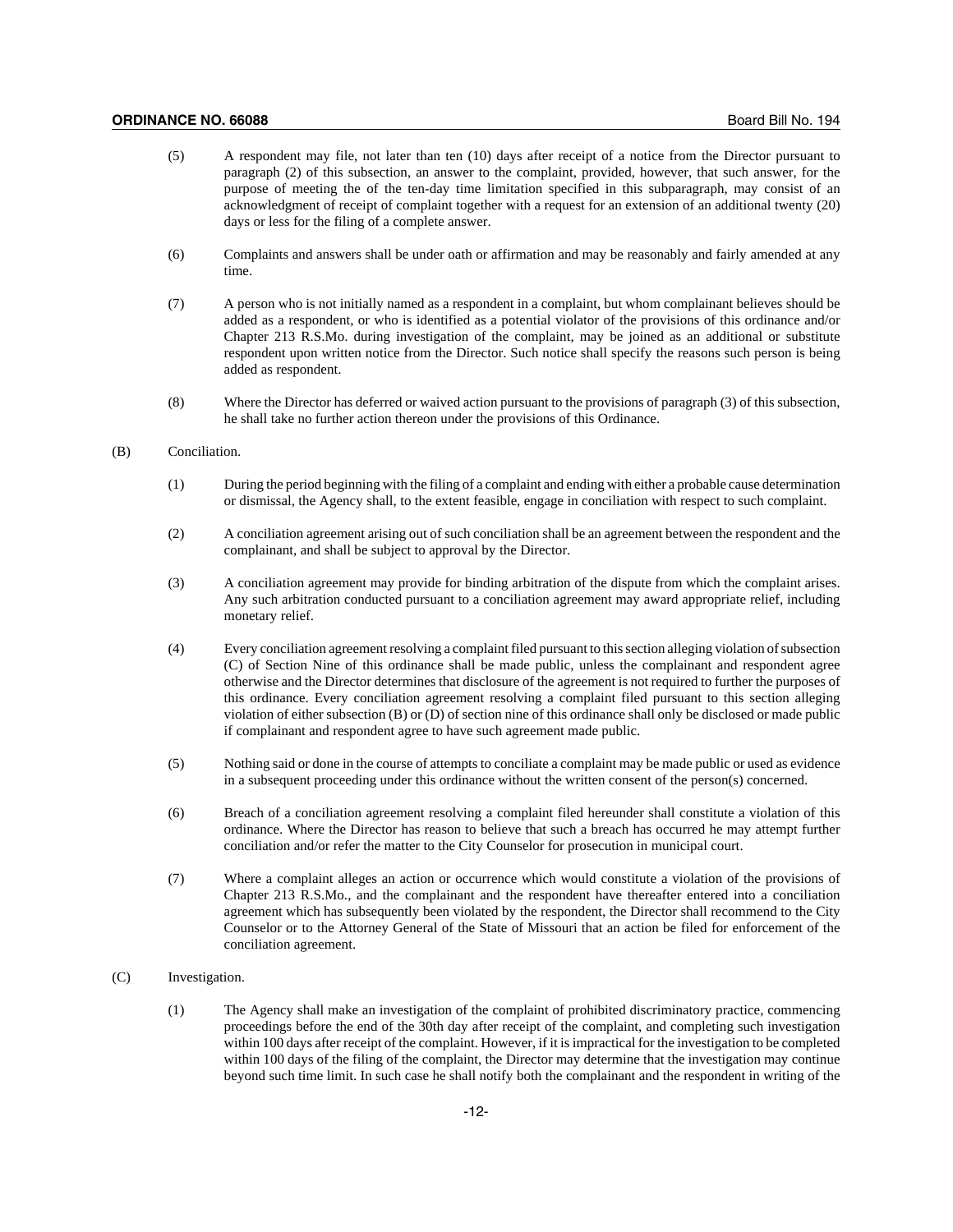reason(s) why the investigation could not be completed within 100 days. If the parties enter into a conciliation agreement pursuant to the provisions of Section Ten of this ordinance, the investigation shall be terminated upon approval of the conciliation agreement by the Director.

- (2) The Agency may, in assistance of its investigation, direct interrogatories to any or all complainants and/or respondents. Parties shall respond thereto within twenty (20) days of issuance thereof.
- (3) At the conclusion of the investigation of a complaint pursuant to the provisions of this section, the Agency shall prepare a final investigative report which shall contain the names and dates of contacts with witnesses and a summary of statements made by such witnesses; a summary and the dates of correspondence and contact with the complainant(s) and respondent(s); a summary of other pertinent documents examined by the Agency; and answers to interrogatories propounded by the Agency. This report may be amended if additional relevant evidence is uncovered subsequent to filing of the report. The investigative report shall be made available to both the complainant and the respondent. Until completion of such a report, a party shall only be given access to documents in the possession of the Commission or Agency which that party provided to the agency.

(D) Prompt Judicial Action to Preserve Rights.

If the Director concludes at any time subsequent to the filing of a complaint that prompt judicial action is necessary to protect or prevent frustration of rights protected by Chapter 213 R.S.Mo., he shall authorize a civil action for appropriate temporary or preliminary relief pending final disposition of a complaint filed pursuant to the provisions of this section. Upon receipt of such authorization, the City Counselor may commence and maintain such an action. The commencement of a civil action under this subsection does not affect the initiation or continuation of administrative proceedings pursuant to this Ordinance.

- (E) Probable Cause Determination and Effect.
	- (1) Within ten (10) days of conclusion of an investigation of a complaint, the Director shall make a determination as to whether probable cause exists, based on the investigation, to believe that the respondent has committed or engaged in a prohibited discriminatory practice or is about to commit or engage in a prohibited discriminatory practice.
	- (2) If the Director determines that probable cause exists to believe that a prohibited discriminatory practice has occurred or is about to occur which would also constitute a violation of any of the provisions of Chapter 213 R.S.Mo., he shall immediately issue a charge on behalf of the complainant which shall be referred to a hearing officer for further proceedings pursuant to section 12 of this Ordinance. Such charge shall consist of a short and plain statement of the facts upon which the Director has found reasonable cause to believe that a prohibited discriminatory practice has occurred or is about to occur. It need not be limited to the facts or grounds alleged in the complaint.
	- (3) If the Director determines that probable cause exists to believe that a prohibited discriminatory practice has occurred which does not constitute a violation of the provisions of Chapter 213 R.S.Mo., he shall immediately refer such matter to the City Counselor for prosecution in municipal court. In such case, the Director may continue efforts at conciliation.
	- (4) If the Director determines that no probable cause exists to believe that a prohibited discriminatory practice has occurred or is about to occur, he shall immediately dismiss the complaint. The Director shall make public all dismissals of a complaint.
	- (5) No charge shall be issued under this section after the commencement of the trial of a civil action, initiated by a complainant under either state or federal law, which seeks relief with respect to the prohibited discriminatory practice alleged in the complaint.
	- (6) Immediately upon issuing a charge, the Director shall cause a copy thereof, together with information as to how an election may be made pursuant to '213.076 R.S.Mo. and the effect of such an election, to be served on each complainant and respondent, together with notice of the time and place that a hearing on the charge will be held, unless an election is made pursuant to '213.076 R.S.Mo.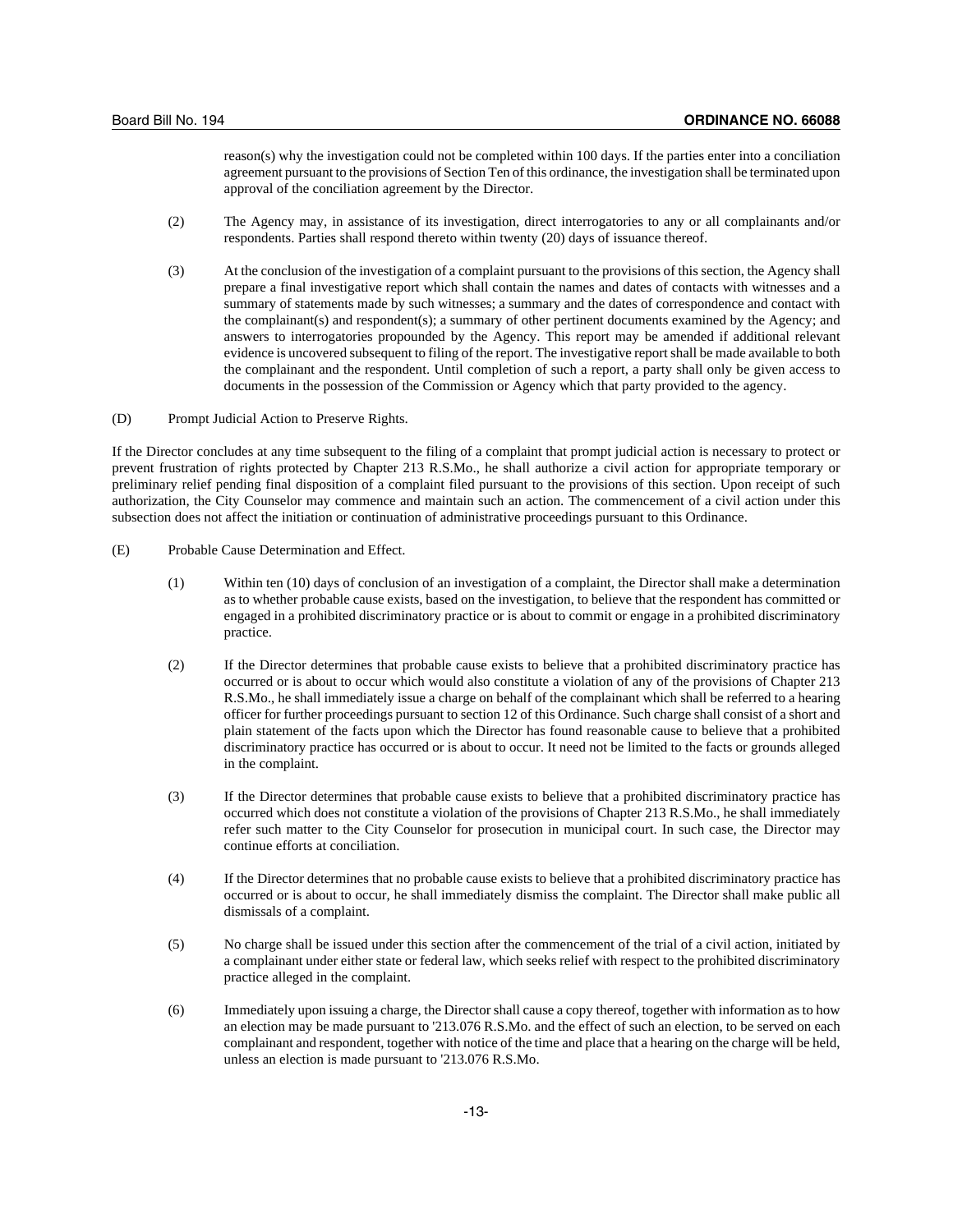### **Section Eleven. Administrative Proceedings Subsequent to Issuance of Charges.**

- (1) The Director may issue subpoenas to compel the attendance of witnesses at hearings held before a hearing officer on a charge either on his own motion or at the request of either the complainant or the respondent. Any person who willfully fails or neglects to attend and testify at a hearing pursuant to subpoena issued pursuant hereto shall be in violation of this Ordinance. The Director shall also have authority to seek judicial enforcement of subpoenas issued by him.
- (2) Any party to a complaint on which a charge has been issued may take and use depositions, written interrogatories, requests for production of documents and other materials, and requests for admissions, and all other forms of discovery authorized by the Rules of Civil Procedure in the same manner, upon, and under the same conditions, and upon the same notice, as is or may hereafter be provided for with respect to the taking and using of depositions, written interrogatories, requests for production of documents and other materials, and requests for admissions, and all other forms of discovery authorized by the Rules of Civil Procedure in civil action in state circuit court. The hearing officer appointed to conduct a hearing on a charge may establish a schedule for conduct of discovery in such matter and shall have authority to seek judicial sanctions against any party willfully failing to comply with a request for discovery.
- (3) Where no election has been made under '213.076 R.S.Mo. with respect to a charge issued by the Director, a hearing shall be held thereon by a hearing officer appointed by the Director, unless the respondent admits to having committed the violations as set forth in the charge. This hearing shall be held at the place and time designated in the original notice of the charge, unless the hearing be continued by written order of the hearing officer. In any event, hearings on a charge shall commence within 120 days following issuance of the charge, unless it is impracticable to do so. If hearings are not to be commenced within 120 days of issuance of the charge, the hearing officer shall notify the Director, the complainant(s) and the respondent(s) of the reason for not doing so. At said hearing, each party may appear in person, be represented by counsel, present evidence, and cross-examine witnesses. Any aggrieved person may intervene as a party in the proceeding. The admission of evidence at the hearing shall be controlled by the provisions of '536.070 R.S.Mo. The hearing officer shall have full authority to call and examine witnesses, admit or exclude evidence and rule upon all motions and objections.
- (4) No charge shall be resolved prior to issuance of a final order without consent of all complainants on whose behalf the charge has been issued.
- (5) Administrative proceedings under this section regarding any alleged prohibited discriminatory practice shall be dismissed or held in abeyance after the beginning of trial on a civil action commenced by a complainant under federal or state law, seeking relief with respect to such alleged prohibited discriminatory practice, and the Director shall not issue charges with respect to such complaint after such trial has commenced.
- (6) Within sixty (60) days of the conclusion of the hearing on a charge, the hearing officer shall file recommended findings of fact, conclusions of law, and a proposed order with the Commission. A tape recording of the proceedings at the hearing, together with copies of all exhibits introduced into evidence at the hearing, shall also be filed with the Commission.
- (7) Upon receipt of the above, the Commission shall appoint a panel of at least three members of the Commission, or shall act as a whole, to review the tape and the proposed findings of fact, conclusions of law and recommended order prepared by the hearing officer. Within thirty days of the receipt of a submission from a hearing officer, the panel, or the Commission acting as a whole where it has decided to proceed in such manner, shall issue findings of fact, conclusions of law and a final order. Where review of the record and hearing officer's submission has been assigned to a panel of the Commission, the findings of fact, conclusions of law, and order issued by that panel shall be the findings of fact, conclusions of law and order of the Commission as a whole.
- (8) If the Commission finds that a respondent has engaged, or is about to engage, in a prohibited discriminatory practice, the Commission shall promptly issue an order for such relief, as provided for by subsection (11) of '213.075 R.S.Mo., as may be appropriate.
- (9) No order issued by the Commission shall affect any contract, sale, encumbrance, or lease consummated before the issuance of such order and involving a bona fide purchaser, encumbrancer or tenant without actual notice of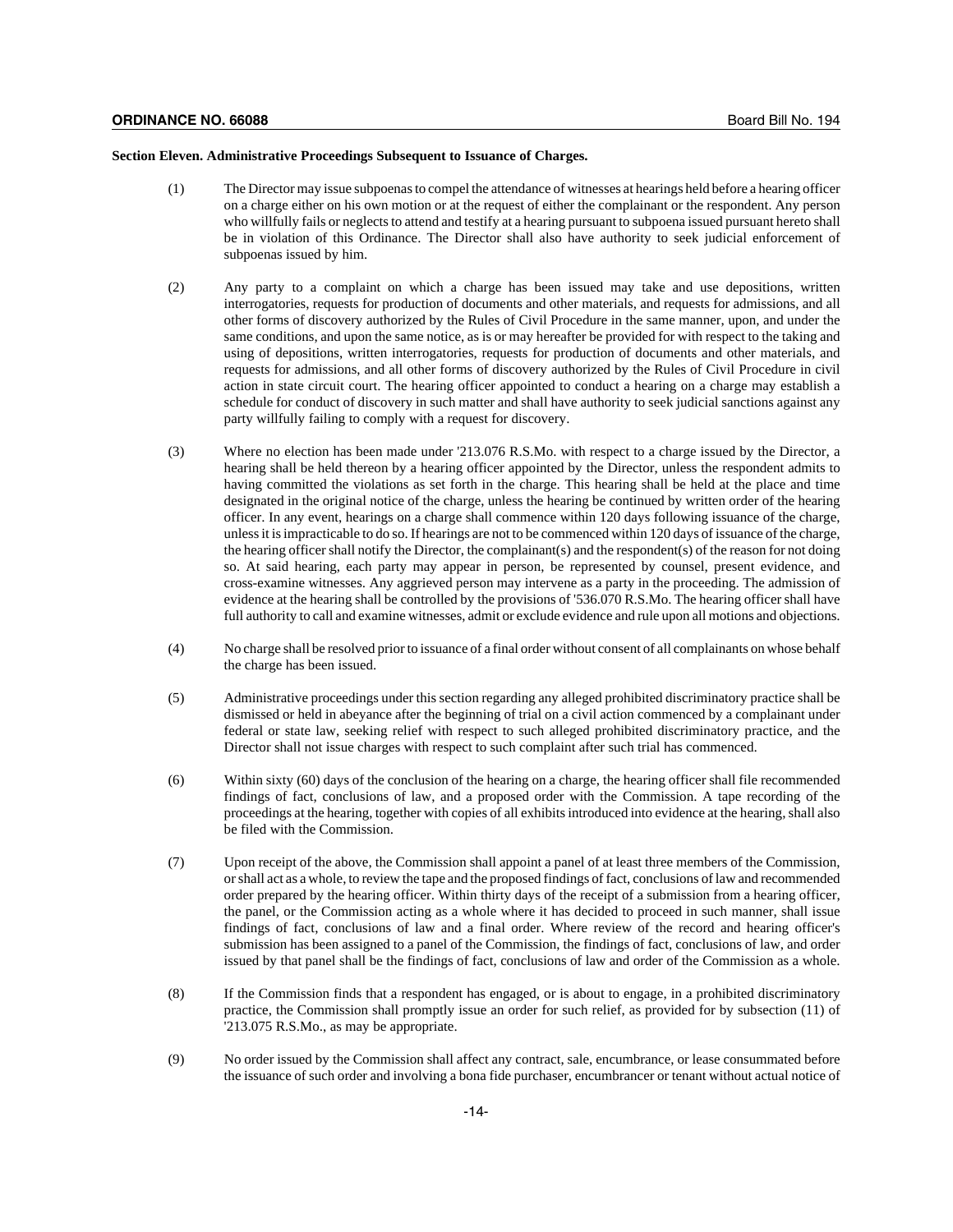the charge filed pursuant to this section.

- (10) Upon issuing its order, the Commission shall, within thirty (30) days thereof, submit said order to the Missouri Commission on Human Rights for review. Within forty-five (45) days of issuance of its order, it shall transmit a written copy of the transcript of the hearing and a complete copy of the written record to the Missouri Commission on Human Rights. No decision of the Commission shall be final for purposes of enforcement or appeal, until either the order is affirmed by a hearing examiner of the Missouri Commission or more than ninety days pass from the date upon which the complete transcript and record was received by the Missouri Commission without any opinion being issued thereon by the state commission's hearing examiner.
- (11) In the case of an order finding that a respondent engaged in a prohibited discriminatory practice that occurred in the course of a business which requires licensing or permitting by a governmental agency (other than a business license or occupancy permit), the Director shall, within thirty days of an order of the Commission becoming final, send copies of the Commission's findings of fact, conclusions of law and order to that agency, together with a recommendation of appropriate disciplinary action.
- (12) Where a respondent has been found to have engaged in a prohibited housing or realty practice twice within the preceding five year period, the Director shall send a copy of each order to the Assistance Secretary for Fair Housing of the Department of Housing and Urban Development, to the Missouri Commission on Human Rights, the Missouri Attorney General, and the City Counselor.
- (13) If the Commission finds that the respondent has not engaged and is not about to engage in a prohibited discriminatory practice, he shall enter an order dismissing the charge. The Director shall make public each such dismissal.

### **Section Twelve. Judicial Review.**

Any party aggrieved by a final decision of the Commission shall have the right to seek judicial review of such decision, as in other contested cases, pursuant to the provisions of Chapter 536 R.S.Mo. Any petition for judicial review of a final order of the Commission must be filed within thirty days of the date on which such order became final.

### **Section Thirteen. Enforcement of Commission Orders.**

- (A) If no petition for judicial review is filed within thirty (30) days of the date on which an order of the Commission becomes final, The Director may authorize the City Counselor to file suit in Circuit Court seeking enforcement of the Commission's order, as provided for in '213.085.3 R.S.Mo. The City Counselor shall thereafter file a petition in Circuit Court seeking to enforce the Commission's decision. The relief which may be granted on such petition, and the procedure thereon, shall be that provided by '213.085.3 R.S.Mo.
- (B) If no petition is filed by the City Counselor for enforcement of a Commission order within sixty days of issuance of said order, a complainant entitled to relief under such order may file a petition for enforcement as provided by '213.085.4 R.S.Mo.

### **Section Fourteen. Representation of Complainant Where Election is Made Pursuant to '213.076.1 R.S.Mo.**

If the Director has made a finding of probable cause and an election is made pursuant to Section 213.076.1, R.S.Mo., the Director shall request that the City Counselor file suit on behalf of the City and, if one or more complainants or aggrieved persons choose not to retain private counsel, on behalf of any complainant or aggrieved person not represented by private counsel. Within thirty days (30) of such request being made, the City Counselor, or private counsel retained under contract by the City Counselor, shall commence and maintain a civil action in Circuit Court in the name of the City and any complainant not represented by private counsel seeking relief as authorized by Chapter 213, R.S.Mo. Should the City Counselor prevail in such suit, he is hereby authorized and directed to seek attorney's fees. Any attorney's fees recovered by the City shall be paid into the general revenue fund of the City. The City Counselor may retain private counsel to commence and maintain the lawsuit, but shall not through such retention delegate decision-making authority with respect to such suit to such private counsel.